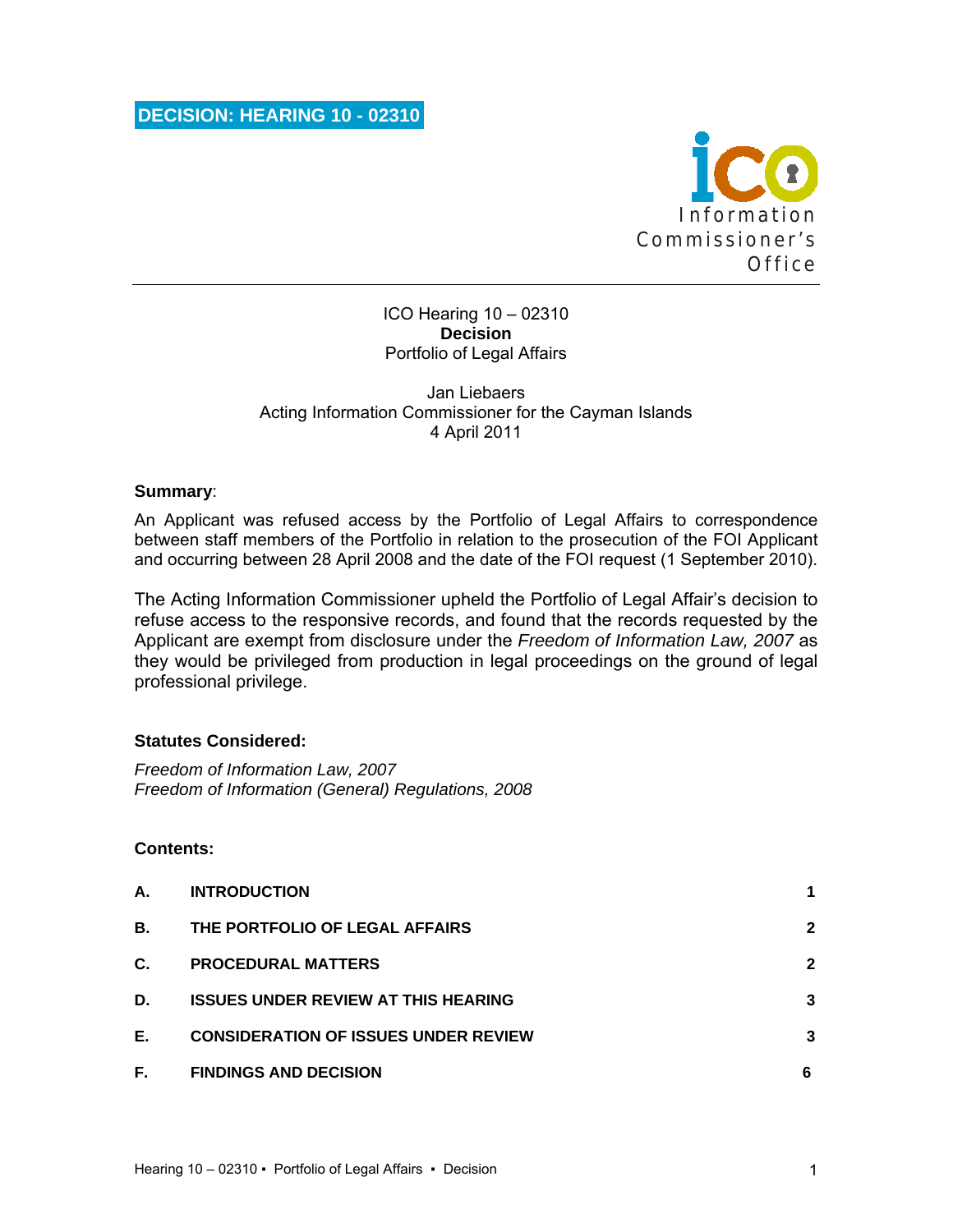# **A. INTRODUCTION**

[1] On 1 September 2010 the Applicant made an FOI request to the Portfolio of Legal Affairs (the Public Authority or "PA") for:

> *"...any correspondence (notes; emails; memos; messages; etc.) that deals with the prosecution of my case for the dates of April 28, 2008 to present (Summary Court; Grand Court; Court of Appeal). Specifically, I am interested in any and all correspondence of/between the Prosecutor, Mr. John Masters, the Solicitor General, Ms. Cheryl Richards, the Attorney General, the Honourable Samuel Bulgin, and Ms. Tanya Lobban. In addition, I seek any correspondence that deals with my case, for the same dates as mentioned above, of anyone else in the Legal Department who may have been marginally involved in my case (ie. Ms. Tanya Lobban to whom my attorney addressed letters to on the 21st of May 2008 and August 5th, 2008)."*

- [2] On 30 September 2010 the PA responded to the Applicant granting partial access to the requested records, and withholding others under section 17(a) of the *Freedom of Information Law, 2007* ("FOI Law"); as records that *'would be privileged from production in legal proceedings on the ground of legal professional privilege'*. The Applicant requested an Internal Review of the response from the PA on 5 October, and on 4 November the PA granted access to previously unidentified records. Some records continued to be withheld under section 17(a) of the FOI Law.
- [3] On 27 November 2010 the Applicant appealed to the Information Commissioner's Office and at the request of the PA the matter proceeded immediately to a formal Hearing before me.

# **B. THE PORTFOLIO OF LEGAL AFFAIRS**

[4] The Portfolio of Legal Affairs advises the Government, its affiliated bodies, statutory boards and corporations, on legal matters. It is responsible for criminal proceedings, legal drafting, law revision, law reform and local legal education through the Cayman Islands Law School. The Portfolio of Legal Affairs is headed by the Attorney General and includes the Office of the Solicitor General and the Legal Department.

# **C. PROCEDURAL MATTERS**

[5] It is the standard procedure of the Information Commissioner's Office to try and resolve appeals through an informal mediation process, but this is only done with the agreement of both the public authority and the applicant. In this case, the PA declined mediation, and requested that the matter proceed directly to a formal Hearing before the Information Commissioner.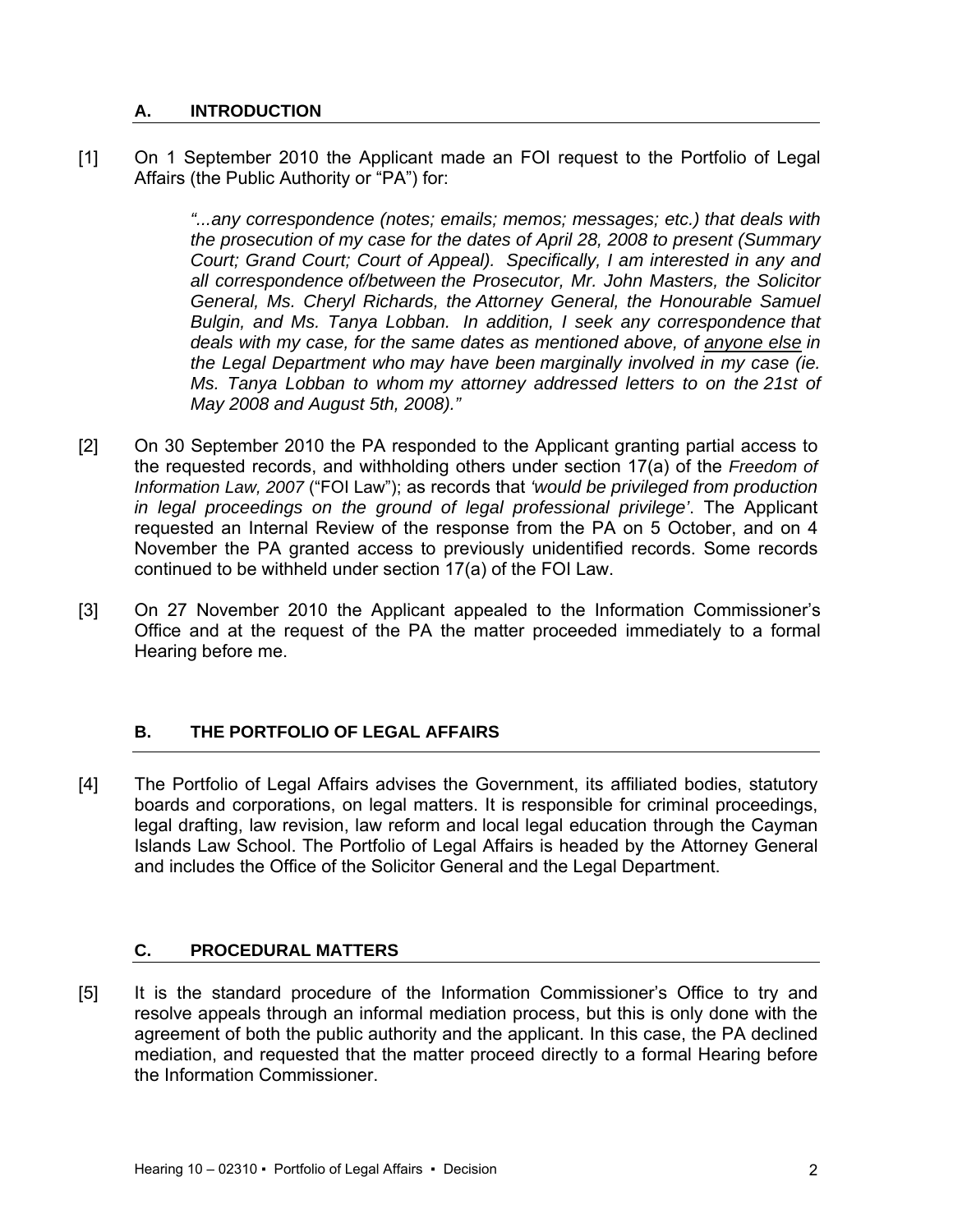[6] I note that the PA uncovered additional records in the process of conducting the Internal Review. This proves that the Internal Review truly took a fresh look at the request and the responsive records, but I question whether a more thorough search should not have been conducted earlier in process.

## **D. ISSUES UNDER REVIEW IN THIS HEARING**

[7] **Section 17(a)** – Are the responsive records exempt from disclosure because they would be privileged from production in legal proceedings on the ground of legal professional privilege?

## **E. CONSIDERATION OF ISSUES UNDER REVIEW**

### **The position of the Portfolio of Legal Affairs**

[8] The PA submits that the responsive records fall into both categories of legal professional privilege – litigation privilege and legal advice privilege.

> "In this instance, the records denied were created for the dominant purpose of actual or contemplated litigation. The applicant was before the court … charged with a criminal offence. The records denied were records created in preparation of the criminal proceedings. This includes not only the communications between a professional legal adviser and his or her client but also other documents."

- [9] In defense of this argument, the PA refers to, among others, Three Rivers DC v. Bank of England (No. 6) paragraph 10, where the court held that "*litigation privilege covers all documents brought into being for the purposes of litigation".*
- [10] The PA states that, in practice, counsel must be able to decide which evidence will be adduced in trial without any fear or apprehension that the materials acquired in the preparation of a trial will be disclosed to the opposing party.
- [11] With respect to legal advice privilege, the PA submits that it is not uncommon for counsel to seek and give advice during the course of litigation. It draws reference to the relationship in a private firm where counsel seeks guidance from senior counsel in preparation of litigation. A disclosure of documents relating to such dialogue would limit the openness with which advice would be sought and given.

### **The position of the Applicant**

[12] While it is helpful for any applicant to put forward arguments to support their position, it is important to note that, as per section 43(2) of the FOI Law, in any appeal under section 42, the burden of proof shall be on the public authority to show that it acted in accordance with its obligations under this Law.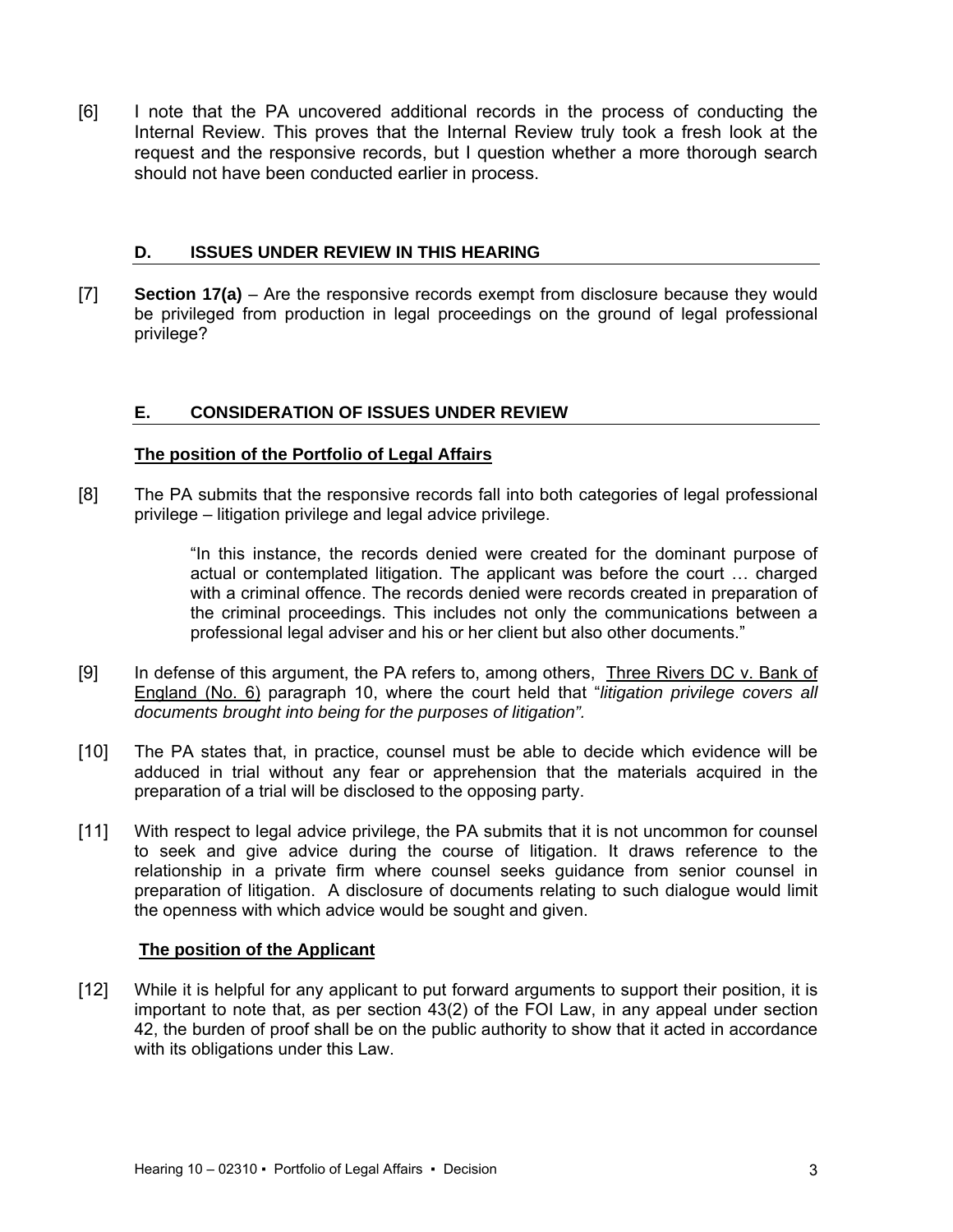[13] The Applicant submits that the documents requested are not covered under "legal advice privilege" as the communication must be between a client (or his agent) and a legal advisor. It is the Applicant's view that:

> "*the relationship between the various members of the legal Department is not one of "client/legal advisor" as there is no contract and no money paid in exchange for legal advice. The relationship between the various members of the Legal Department is that of "colleagues", "bosses", and "underlings". As a result, the communication contained within the documents requested does not reflect a "client/legal advisor" relationship … and does not qualify to be covered under legal professional privilege".*

[14] Also, the Applicant states that under common law, for legal advice privilege to attach to a document, the communication must be directly related to the seeking, formulating, or giving of legal advice. It is contended that this condition is not met as there is no client/legal relationship.

## **Discussion**

- [15] The wording of the exemption in section 17(a) of the FOI Law is such that the standard that I need to apply in determining whether legal professional privilege applies, is exactly the same as the one used by the courts in legal proceedings.
- [16] I refer to Hearing Decision 2 01109 in which the Information Commissioner has set out, in simple terms, conditions to be met in order for legal professional privilege to attach to a document. There are two potential categories of legal professional privilege: litigation privilege and legal advice privilege. Either of these is sufficient for the privilege to apply.
	- Litigation privilege
- [17] As the Information Commissioner found in Decision 2, for this privilege to apply, the records must have been created for the dominant purpose of preparing for, advising on, or conducting litigation that is either underway, or is a reasonable prospect at the time the records were created. The privilege is particularly relevant in adversarial proceedings.1
- [18] It is clear to me that the dominant purpose of all the records in dispute is to prepare for, advise on, or conduct pending or contemplated litigation in adversarial proceedings. This has not been disputed by the Applicant.
- [19] It appears that the litigation in question has been completed and, therefore, it could be argued that there is no further need to protect the records. However, it has come to our attention that, whereas the Supreme Court of Canada has limited the absolute nature of litigation privilege by holding that the privilege ends when the actual or anticipated litigation has truly come to an end,<sup>2</sup> the English and Caymanian courts have, thus far, not ascribed to this interpretation of the privilege, and continue to hold that it can "*only be overridden by legislation*".<sup>3</sup>

l

<sup>&</sup>lt;sup>1</sup> Re L (a minor)(Police Investigation: Privilege) [1997] 2 All ER 78 at 90-92<br><sup>2</sup> Blanks v Canada (Minister of Justice) [2006] 2 S.C.R 319 2006 SCC 39 paras 34-41<br><sup>3</sup> Three Rivers DC v Governor and Company of the Bank o

<sup>[2004]</sup> UKHL 48 para 25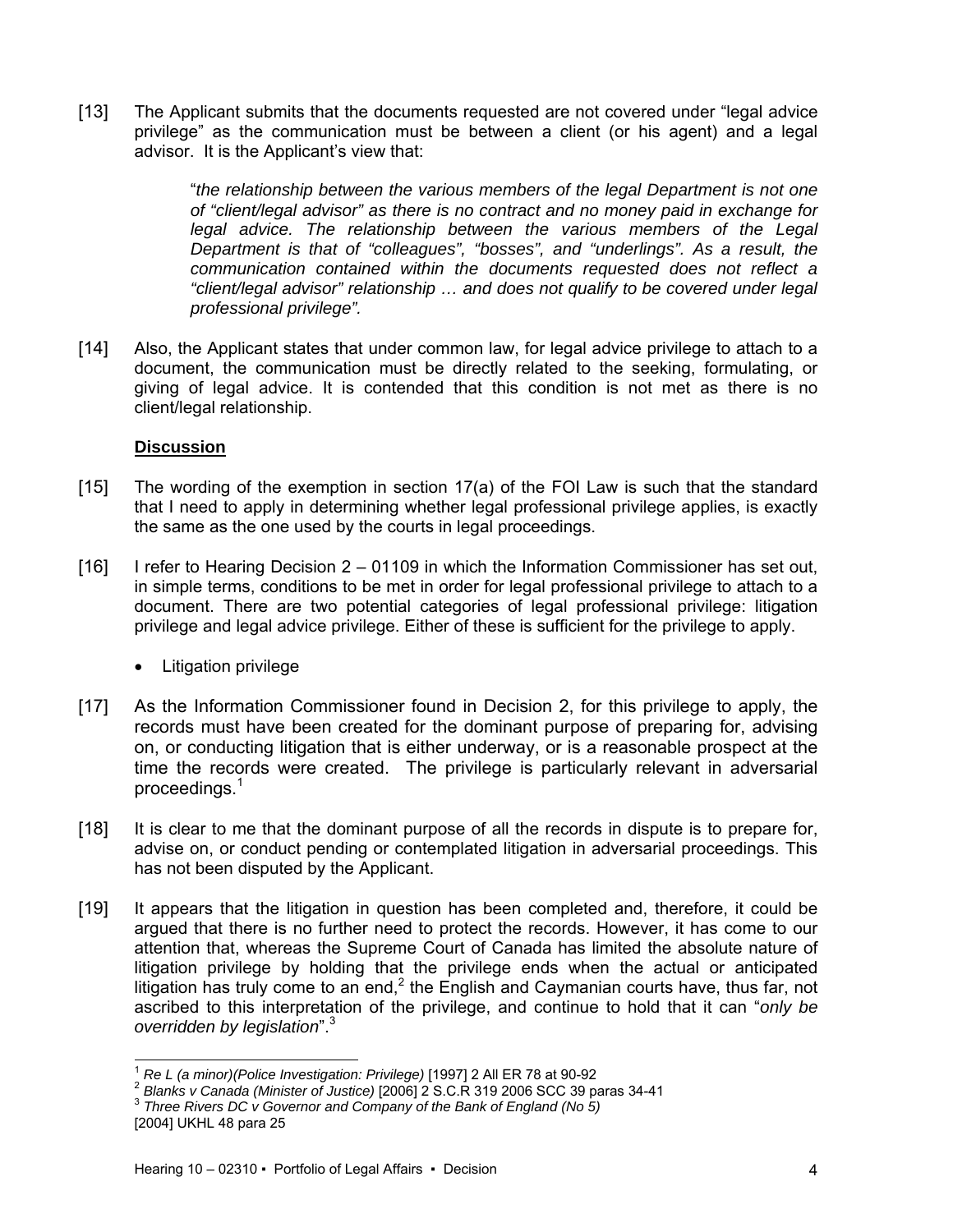- [20] Section 17(3) of the UK *Freedom of Information Act,* 2000 statutorily subjects the exemption relating to legal professional privilege to a public interest test, and, as a consequence, the passage of time after litigation has occasionally been taken into account by the UK Information Commissioner and by the UK Information Tribunal in the balancing of public interests.
- [21] However, the situation in the Cayman Islands is quite different. The *Freedom of Information Law,* 2007 does not subject the exemption relating to legal professional privilege to a public interest test. Although section 26 of the FOI Law extends a public interest test to a number of identified exemptions under the Law (providing that, notwithstanding the exemption, access shall be granted if it would be in the public interest to do so), the exemption relating to legal professional privilege is not one of the exemptions to which this provision applies.
- [22] Therefore, under the FOI Law the exemption in section 17(a) is not subject to a public interest test, and I am not at liberty to bear in mind any public interest factors, including the passage of time, which would reduce the absolute nature of the legal professional privilege, once it applies.

### **I find that litigation privilege applies to the responsive records.**

- Legal advice privilege
- [23] As I have already concluded, above, that litigation privilege applies to the responsive record, it is not essential for the application of the exemption that legal advice privilege also applies.
- [24] With respect to legal advice privilege, I do not accept the Applicant's claim that no "client/legal advisor" relationship exists in respect of the responsive record. The responsive record consists of confidential notes and communications between legal advisors acting in a legal professional capacity, the purpose of which is the provision of legal advice by the PA to their client, "Regina" or "The Crown".
- [25] It would be inappropriate to contend that the Portfolio of Legal Affairs should, because it is a public authority under the FOI Law, be any less able to enjoy the protection given to it by legal professional privilege than a private law firm. As the UK Commissioner has advised: "*the legal advice would reveal the basis (and potentially the weaknesses) of the public authority's case, while a private opponent not subject to FOIA would not have to*  reveal their position.<sup>"4</sup> This would be unfair and unacceptable and I am not prepared to allow any applicant to use the FOI Law in any way to circumvent the normal discovery rules and proceedings of the courts, or erode the fundamental concept of legal professional privilege which clearly applies to the responsive records in this case.

### **I find that legal advice privilege also applies to the responsive records.**

Partial disclosure

l

<sup>4</sup> Information Commissioner's Office *Freedom of Information Act. Environmental Information Regulations. The exemption for legal professional privilege* Version 2 11 November 2008 p 7 Available at: http://www.ico.gov.uk/upload/documents/library/freedom\_of\_information/detailed specialist\_quides/legal\_professional\_privilege.pdf